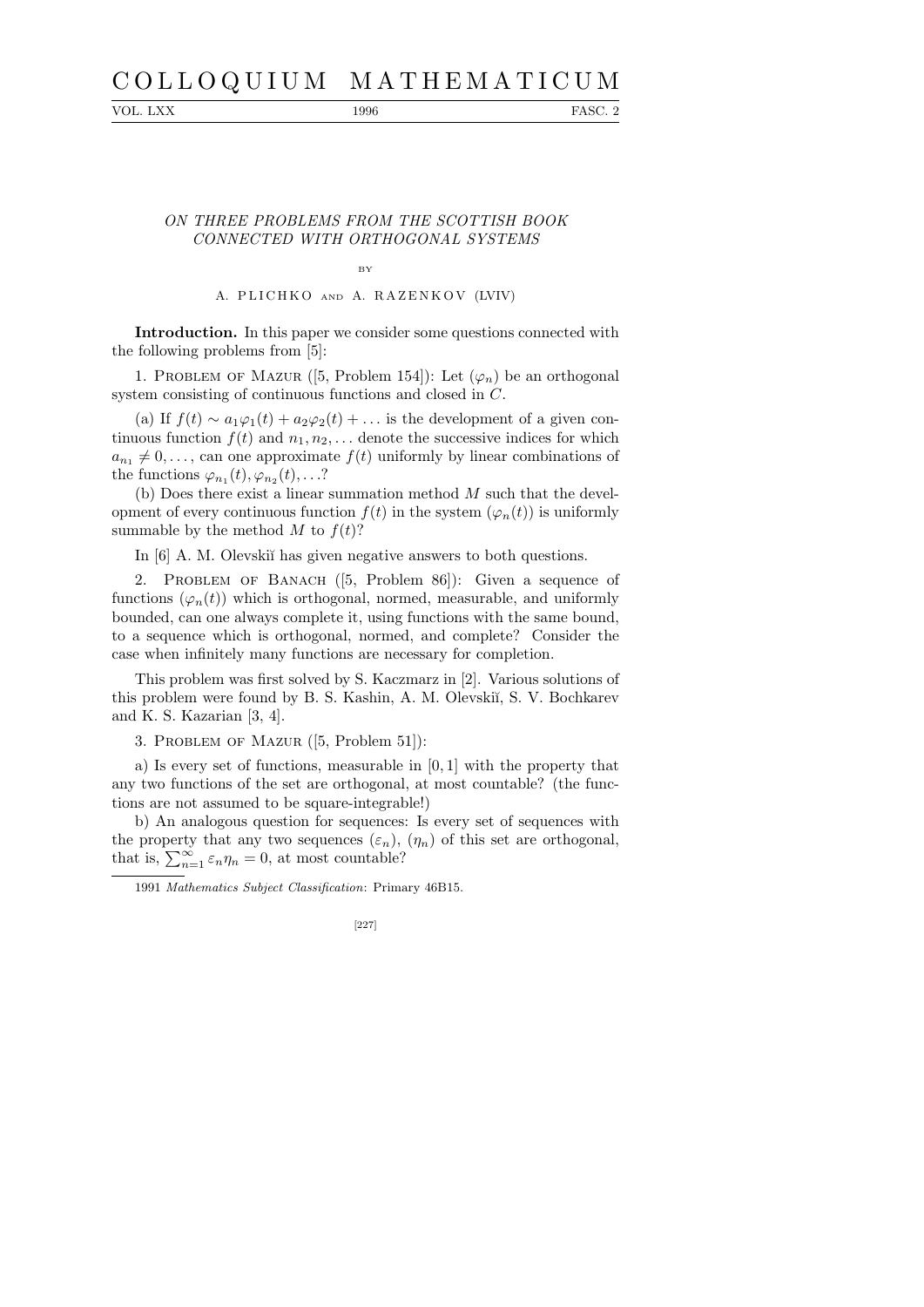It is stated in [5] that this problem was solved by Mazurkiewicz but there is no such remark in the xerox copy of the original manuscript we have.

Let X be a separable Banach space and let  $X^*$  be its dual. A system  $x_n, f_n, x_n \in X, f_n \in X^*, n = 1, 2, \ldots, \infty$  is called *biorthogonal* if  $f_m(x_n) =$  $\delta_{mn}$  (Kronecker delta). A biorthogonal system is called *fundamental* (or complete) if its closed linear span  $[x_n]_{n=1}^{\infty}$  is equal to X, and total if for any non-zero element  $x \in X$  there is an index n such that  $f_n(x) \neq 0$ . A fundamental and total biorthogonal system is called a Markushevich basis (an M-basis). A biorthogonal system is called a *strong M-basis* if  $x \in$  $[f_n(x)x_n]_{n=1}^{\infty}$  for every x in X. A system  $(x_n)$  is called a T-basis if there exists a regular summation method such that for every element  $x$  in  $X$  there exists a unique series  $\sum_{n=1}^{\infty} b_n x_n$  which is summable to x by this method.

We say that a Banach space  $X$  is *densely embedded* in a Banach space  $Y$ if  $X$  is a dense linear subspace of  $Y$ , it does not coincide with  $Y$  and there exists a positive constant C such that  $||x||_Y \leq C||x||_X$  for  $x \in X$ .

1. An answer to the first part of Mazur's question [5, Problem 154] follows from the following general proposition which is an improvement of results of Gurarii and Johnson [1, 10].

PROPOSITION 1. Let  $X$  be a separable Banach space which is densely embedded in a Hilbert space  $H$ . There exists a non-strong  $M$ -basis in  $X$ which is an orthogonal system in H.

For the proof we need three lemmas.

LEMMA 1. Let  $X$  be a Banach space which is densely embedded in a Banach space Y and let E be a finite-codimensional closed subspace of Y. Then  $X \cap E$  is densely embedded in E.

Proof. Let Z be a finite-dimensional complement to  $X \cap E$  in X. Then for every  $e \in E$  there exists a sequence  $x_n + z_n \to e$  in Y-norm with  $x_n \in X \cap E$  and  $z_n \in Z$ . Since  $Z \cap E = 0$ , Z and E are closed in Y and Z is finite-dimensional, we have  $x_n \to x$  and  $z_n \to z$  as  $n \to \infty$ , with  $x \in E$ ,  $z \in Z$  and  $e = x + z$ . Thus  $z = 0$  and  $x_n \to e$  as  $n \to \infty$ , i.e.  $X \cap E$ is densely embedded in E. If  $X \cap E = E$ , then  $X = (X \cap E) + Z = Y$ . Therefore  $X \cap E \neq E$ .

LEMMA 2. Let  $X$  be a Banach space which is densely embedded in a Hilbert space H. For any  $\varepsilon > 0$  there exist x and x' in X such that  $||x||_X =$  $||x'||_X = 1, ||x - x'||_X < \varepsilon$  and  $x \perp x'$  in H.

Proof. Let  $\|\,\|$  be the norm in X and  $\|\,\|_H$  be the norm in H. Without loss of generality we may suppose that there exists u in X such that  $||u|| =$  $||u||_H = 1$ . Let E be the orthogonal complement of u in H. Then codim E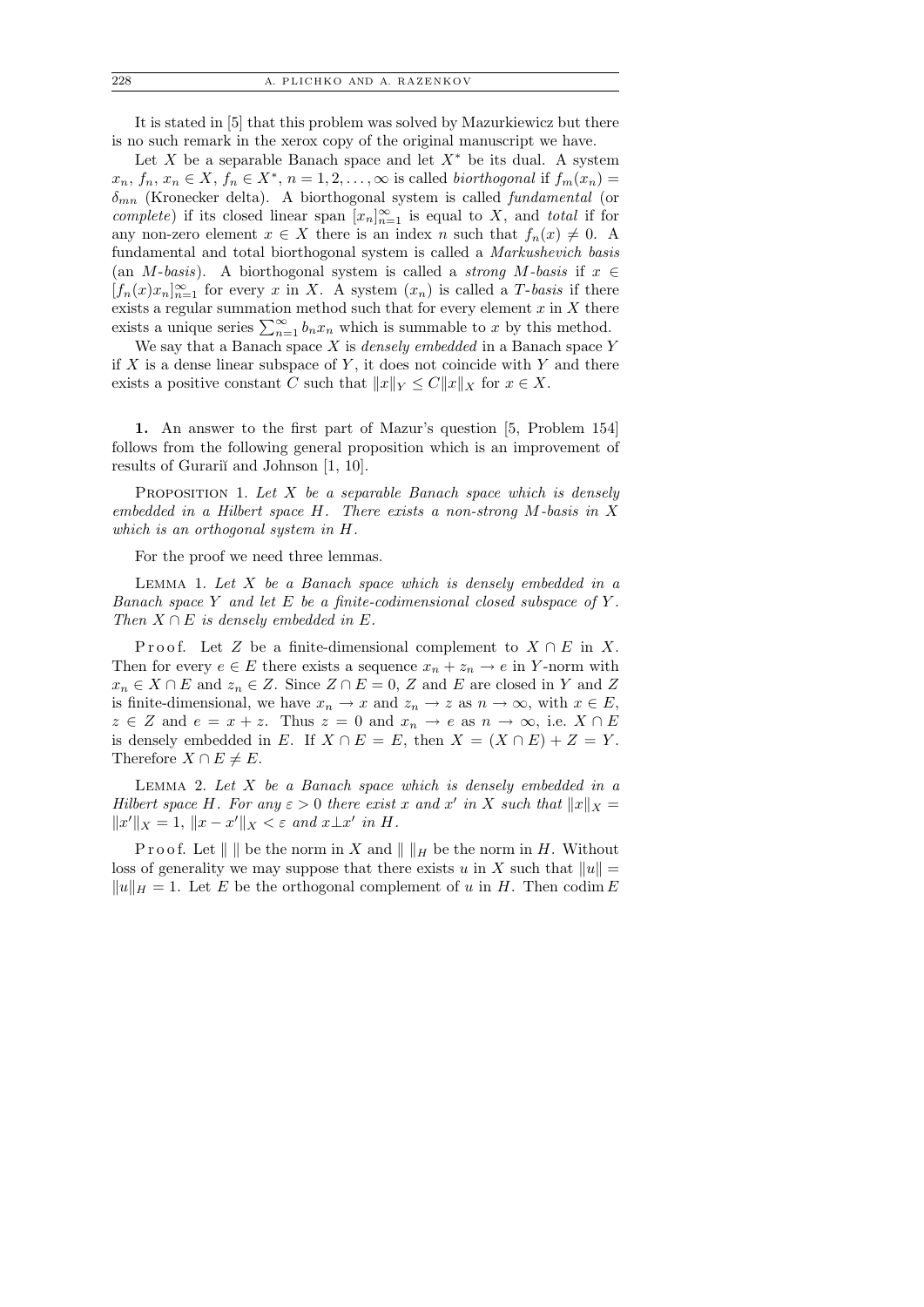$= 1$ . It follows from Lemma 1 that  $X \cap E$  is dense in E and this embedding is not an isomorphism. Hence we may choose v in  $X \cap E$  such that  $||v||_H = 1$ and  $a := ||v||$  is sufficiently large. Put  $\bar{x} = v + u$ ,  $\bar{x}' = v - u$ ,  $x = \bar{x}/||\bar{x}||$  and  $x' = \overline{x}' / ||\overline{x}'||$ . Then  $(\overline{x}, \overline{x}') = (v + u, v - u) = ||v||_H - ||u||_H = 0$ , hence  $x \perp x'$ in H. It is easy to see that  $a - 1 < ||\overline{x}||, ||\overline{x}'|| < a + 1$ . This implies that  $||\|\overline{x}\| - \|\overline{x}'\|| \leq 2$  and  $\|\overline{x}\| \cdot \|\overline{x}'\| \geq (a-1)^2$ . Then

$$
||x - x'|| = \frac{|| ||\overline{x}'|| \overline{x} - ||\overline{x}|| \overline{x}'||}{||x|| \cdot ||x'||} \le \frac{||(||\overline{x}'|| - ||\overline{x}||)v + (||\overline{x}'|| + ||\overline{x}||)u||}{(a - 1)^2}
$$
  

$$
\le \frac{2||v|| + 2(a + 1)||u||}{(a - 1)^2} \le \frac{2a + 2(a + 1)}{(a - 1)^2},
$$

i.e. choosing a sufficiently large we may obtain  $||x - x'||$  less than any preassigned  $\varepsilon$ .

LEMMA 3. Let  $X$  be a Banach space which is densely embedded in a Hilbert space H. Let  $(\varphi_n)$  be a system which is fundamental in X and orthogonal in H. Then  $(\varphi_n)$  is an M-basis in X.

P r o o f. Since  $(\varphi_n)$  is orthogonal in H, there exist functionals  $(\varphi_n^*) \subset H^*$ biorthogonal to  $(\varphi_n)$ . Since X is densely embedded in H,  $H^*$  is embedded in  $X^*$  and dense in the weak<sup>\*</sup> topology, hence  $(\varphi_n^*)$  is a total system on X, and therefore  $(\varphi_n)$  is an M-basis in X.

Proof of Proposition 1. Let  $(y_n)$  be some M-basis in X and let  $(\varepsilon_n)$  be a sequence of positive scalars such that  $\lim_{n \to \infty} \varepsilon_n = 0$ . We proceed by induction. In the first step we put  $z_1 = y_1$  and choose  $x_1$  and  $x'_1$  in  $X \cap y_1^{\perp}$ which satisfy the conclusion of Lemma 2 with  $\varepsilon = \varepsilon_1$ . In the *n*th step we put  $Y_{n-1} = (y_i, x_i, x_i')_{i=1}^{n-1}$ , take  $z_n \in \text{lin}(Y_{n-1}, y_n)$  with  $z_n \perp Y_{n-1}$  and choose  $x_n$ and  $x'_n$  in  $X \cap (Y_{n-1} \cup \{y_n\})^{\perp}$  which satisfy Lemma 2 with  $\varepsilon = \varepsilon_n$ . Then the subspaces  $X_1 = [x_n, z_n]_{n=1}^{\infty}$  and  $X_2 = [x'_n]_{n=1}^{\infty}$  are quasi-complementary but not complementary in  $X$  and orthogonal in  $H$ . It is known (see [8] for example) that we can choose a subspace  $X_1^0$  of  $X_1$  such that  $\dim X_1/X_1^0 = 1$ and so that  $X_1^0$  and  $X_2$  remain quasi-complementary in X. Take a system  $(u_n)$  which is complete in  $X_1^0$  and orthogonalize it in H. We get a system  $(v_n) \subset X_1^0$  for which all conditions of Lemma 3 are valid, hence  $(v_n)$  is an Mbasis in  $X_1^0$ , orthogonal in H. Put  $\varphi_{2n-1} = v_n$  and  $\varphi_{2n} = x_n$  for  $n = 1, 2, ...$ Then  $(\varphi_n)$  is an M-basis in X, it is orthogonal in H by Lemma 3, but it is not a strong M-basis because  $[\varphi_{2n-1}]_{n=1}^{\infty} \subset X_1^0$  and  $([\varphi_{2n}]_{n=1}^{\infty})^{\perp} \supset X_1$ .

R e m a r k. Since every T-basis (summation basis) is a strong M-basis (see [11, p. 357]), there exists an M-basis in X, orthogonal in H, which is not a T-basis in  $X$ . In the case when  $X$  has a conditional basis which is orthogonal in  $H$ , a negative answer to the second part of Mazur's question [5, Problem 154] can be obtained significantly simpler than in the article of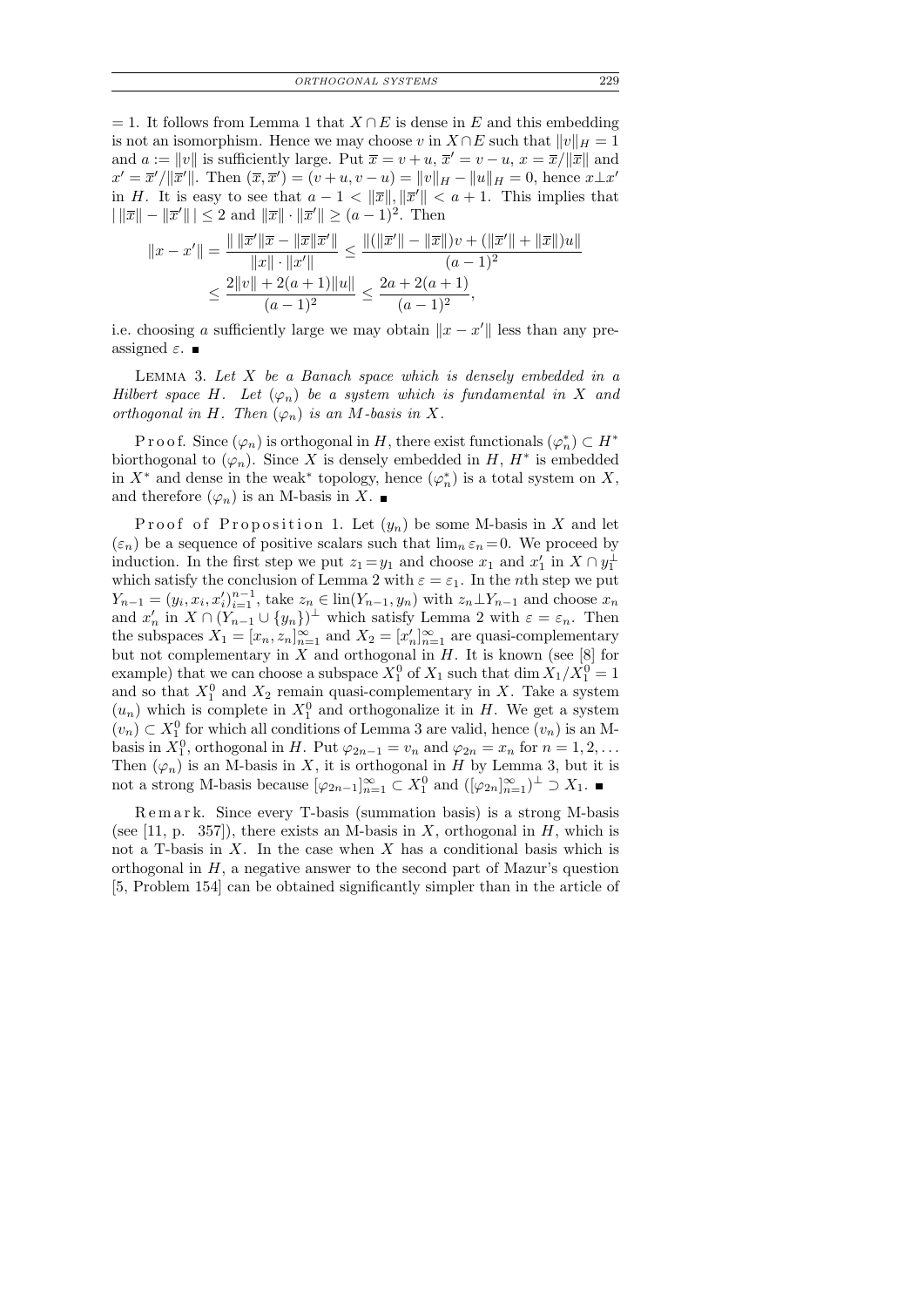A. M. Olevskiĭ [6]. Such bases exist in  $L_p$ ,  $p > 2$  (trigonometric system), and in  $C$  (Franklin system). We will show that such bases exist in some symmetric function spaces which are embedded in  $L_2$ .

PROPOSITION 2. Let  $X$  be a Banach space densely embedded in a Hilbert space  $H$  and suppose that  $X$  has a conditional basis orthogonal in  $H$ . Then there exists a strong M-basis in X, orthogonal in H, which is not a T-basis in X.

P roof. This easily follows from the fact that every conditional basis has a permutation which is not a T-basis (see [11, p. 357]). It is clear that the rearranged system remains an M-basis and orthogonal in  $H$ .

The following statement is well known (see [9, p. 31], for example).

LEMMA 4. No orthonormal basis  $(x_n(t))_{n=1}^{\infty}$  in  $L_2(0,1)$  with  $|x_n(t)| \equiv 1$ for all n can be an unconditional basis of a symmetric space  $E$  on  $(0, 1)$ different from  $L_2$ .

Let E be a symmetric function space, let  $p_E$  and  $q_E$  be its Boyd indices (see e.g. [9, p. 27] for definition). It is known that the Walsh system is a basis in  $L_p$ ,  $1 < p < \infty$ . If  $1 \leq p_E \leq q_E < \infty$ , then E is an interpolation space between  $L_{p_E}$  and  $L_{q_E}$  ([9, p. 27]). The above observations imply that the Walsh system is a conditional basis in E when  $2 < p_E \le q_E < \infty$ .

2. The following proposition gives, in particular, a negative answer to Banach's question [5, Problem 86].

PROPOSITION 3. Let  $X$  be a Banach space which is densely embedded in a Hilbert space H and this embedding is not compact. Then there exists a sequence  $(\varphi_n)$  such that

(i)  $(\varphi_n)$  is bounded in X;

(ii)  $(\varphi_n)$  is orthogonal in H;

(iii)  $(\varphi_n)$  admits no extension to a fundamental and orthogonal sequence in  $H$ , using elements from  $X$ ;

(iv) the closed linear span of  $(\varphi_n)$  in H has an infinite codimension in H.

We need two lemmas for the proof.

LEMMA 5. Let  $X$  be a Banach space which is densely embedded in a Hilbert space H and the embedding is not compact. Then there exists a positive scalar a such that for any finite-codimensional closed subspace  $E \subset$ H there exists  $x \in X \cap E^{\perp}$  such that  $||x||_X \leq a||x||_X$ .

P r o o f. Suppose the converse. Then for every  $a$  there exists a finitecodimensional subspace  $E \subset H$  with  $||x||_X \ge a||x||_H$  for every  $x \in X \cap E$ . We will show that this implies the compactness of the embedding of  $X$  in  $H$ .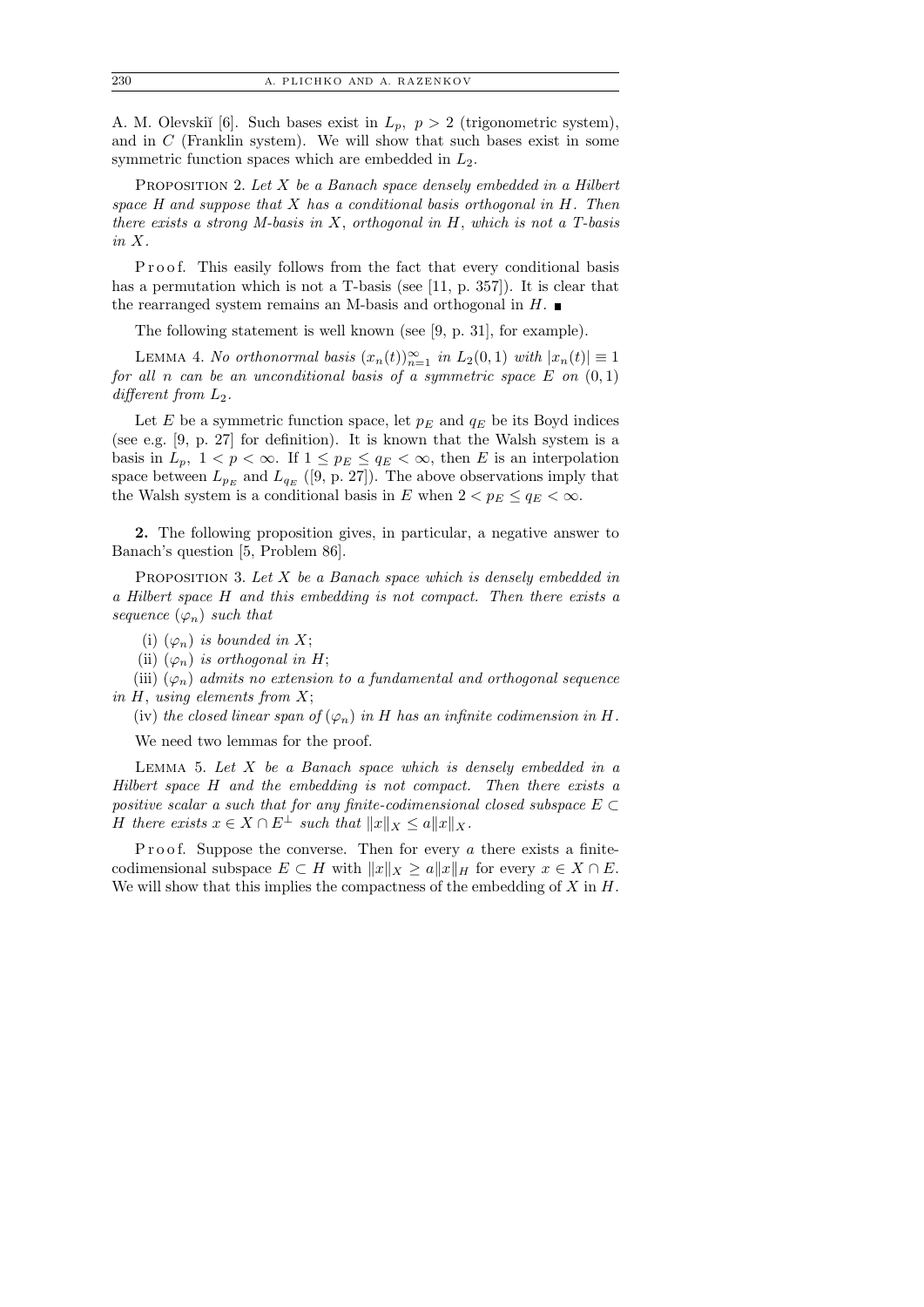| ORTHOGONAL SYSTEMS | 231 |
|--------------------|-----|
|--------------------|-----|

We need to show that for every  $\varepsilon > 0$  there exists a finite cover of  $B(X)$ (the unit ball of X) by balls  $S_1, \ldots, S_m$  in H with radius  $\varepsilon$ . It follows from the assumption that  $B(X) \cap E \subseteq \varepsilon B(H)$  if  $\varepsilon = 1/a$ . Compactness of the embedding now easily follows from the fact that  $X \cap E$  is closed and finite-codimensional.  $\blacksquare$ 

LEMMA 6. Let  $X$  be a Banach space which is densely embedded in a Hilbert space  $H$ . Let  $E$  be a finite-codimensional closed subspace of  $H$ , let  $\varepsilon > 0$  and  $v \in X$ . Then there exists  $y \in X \cap E$  such that  $d(v, \text{lin}(E^{\perp}, y)) < \varepsilon$ , where d means the distance in H.

P r o o f. Decompose v in H as  $v = v^* + v^{**}$ , where  $v^* \in E$  and  $v^{**} \in E^{\perp}$ . Hence

$$
d(v, \text{lin}(E^{\perp}, y)) = \inf \{ ||v - z||_H : z \in \text{lin}(E^{\perp}, y) \}
$$
  
=  $\inf \{ (||v^* - \lambda y||^2 + ||v^{**} - u||^2)^{1/2} : \lambda \in \mathbb{R}, u \in E^{\perp} \}$   
=  $\inf \{ ||v^* - \lambda y||_H : \lambda \in \mathbb{R} \}.$ 

Since  $X \cap E$  is densely embedded in E by Lemma 1,  $v^*$  can be approximated arbitrarily closely by an element y from  $X \cap E$ . ■

Proof of Proposition 3. The proof is a modification of arguments from [7]. The reasoning uses the orthogonal transformation of A. M. Olevskiı̆ and takes into account results from [8].

Let  $(v_n)_{n=1}^{\infty} \subset X$  be a complete sequence in H such that each element is repeated infinitely many times. Let  $(\varepsilon_n)_{n=1}^{\infty}$  be a sequence of positive scalars such that  $\lim_{n \in \mathbb{N}} \epsilon_n = 0$ . By [8] there exists a closed infinite-dimensional subspace Z in H such that  $Z \cap X = 0$ . We proceed by induction. Let a be the constant from Lemma 5. For elements  $(z_i, x_i, y_i)_{i=1}^n \subset H$  we put  $H_n = \text{lin}(z_i, x_i, y_i)_{i=1}^n$ . In the first step we use Lemma 5 to find  $z_1 \in Z$ ,  $z_1 \neq 0$ , and  $x_1 \in X$  with  $x_1 \perp z_1$ ,  $||x_1||_H = 1$  and  $||x_1||_X \leq a$ . Next we use Lemma 6 to choose  $y_1 \in X$  such that  $y_1 \in (z_1, x_1)^\perp$ ,  $||y_1||_H = 1$  and  $d(v_1, H_1) < \varepsilon_1$ . In the *n*th step we take  $z_n \in Z \cap H_{n-1}^{\perp}$ ,  $z_n \neq 0$ , choose  $x_n \in X \cap H_{n-1}^{\perp} \cap z_n^{\perp}$  such that  $||x_n||_H = 1$  and  $||x_n||_X \leq a$  and choose  $y_n \in X \cap H_{n-1}^{\perp} \cap (z_n, x_n)^{\perp}$  such that  $||y_1||_H = 1$  and  $d(v_n, H_n) < \varepsilon_n$ .

Now we rearrange the sequence  $(y_n)$  and relabel it as  $(\psi_{i_m})_{m=1}^{\infty}$ , where  $(i_m)_{m=1}^{\infty}$  is an increasing sequence such that for every  $m$ ,  $i_m - i_{m-1} = 2^{s_m}$ , where the positive integer  $s_m$  is chosen to satisfy  $2^{-s_m/2} \|\psi_{i_m}\|_X < 2^{-m}$ . We relabel  $(x_n)_{n=1}^{\infty}$  using the remaining positive integers to get the sequence  $(\psi_i : i \notin (i_m)_{m=1}^{\infty})$ . Let us apply for each block  $(\psi_i : i_{m-1} < i \leq i_m)$  the orthogonal transformation of Olevskiı̆<sup>[7]</sup>. We obtain a sequence  $(\varphi_k)_{k=1}^{\infty}$ which is bounded in  $X$  and orthonormal in  $H$ . The closed linear span of  $(\varphi_k)_{k=1}^{\infty}$  in H coincides with the closed linear span of  $(x_n, y_n)_{n=1}^{\infty}$  in H. It is clear that the subspace  $[z_n]_{n=1}^{\infty}$  is an orthogonal complement to this closed linear span.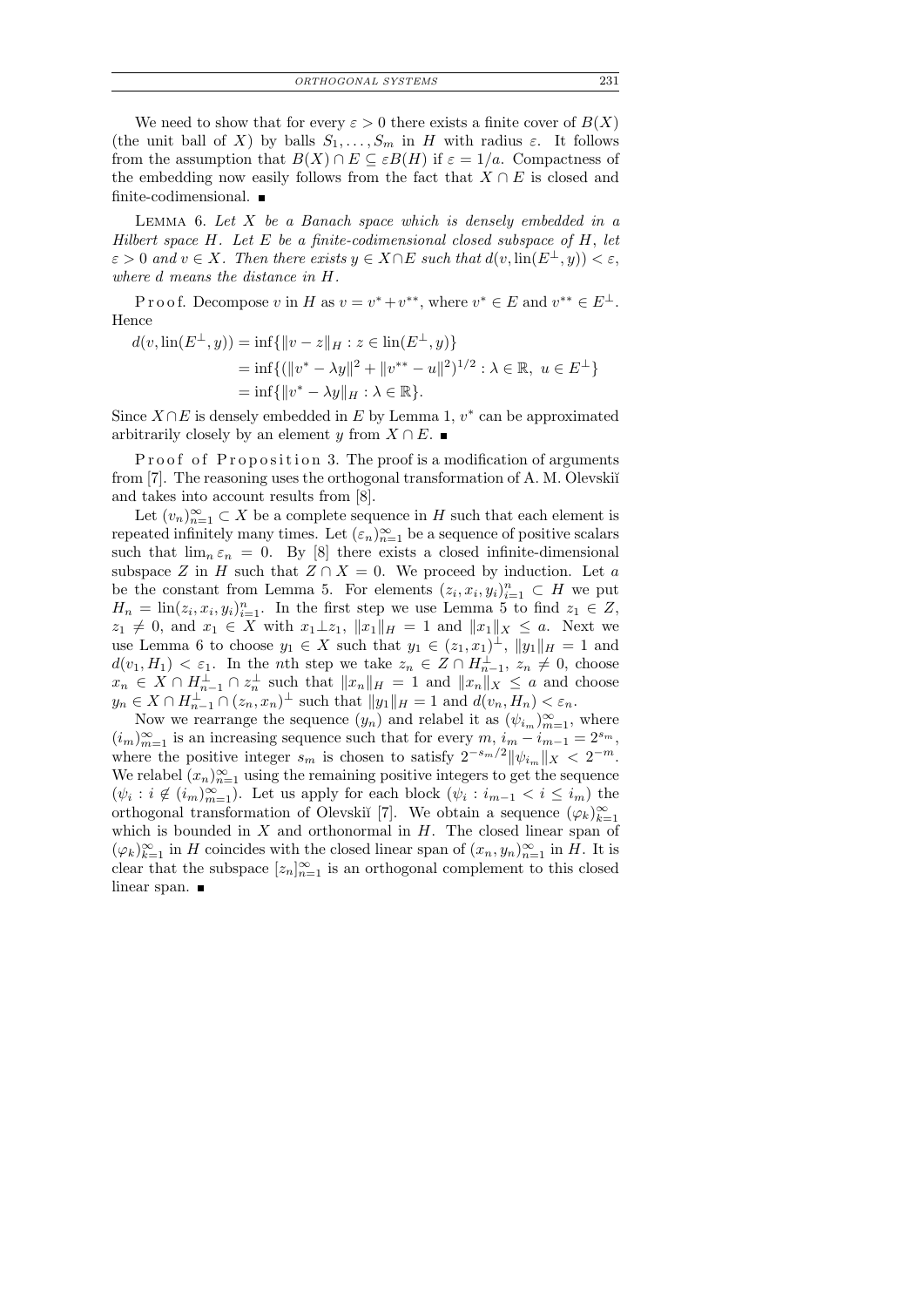3. In this section we will answer Mazur's question [5, Problem 51]. First we consider the discrete variant. We need the following known lemma ([11, p. 208]).

LEMMA 7. Let N be a countable set. Then there exists a family  $\{M_{\alpha}\}_{{\alpha}\in A}$ of subsets of  $N$  with the following properties:

- (i) The index set A has cardinality continuum.
- (ii) Each set  $M_{\alpha}$  is infinite.
- (iii)  $M_{\alpha} \cap M_{\beta}$  is finite for  $\alpha \neq \beta$ .

P r o o f. Let N be the set of all rational numbers in  $(0, 1)$ , A be the set of all irrational numbers in  $(0, 1)$  and, for each  $\alpha \in A$ , let  $M_{\alpha}$  be an arbitrary infinite sequence in N converging to  $\alpha$ .

PROPOSITION 4. There exist continuum many sequences  $x^{\alpha}$  $\overline{a}$  =  $(x_1^{\alpha}, x_2^{\alpha}, \ldots), \alpha \in A$ , such that  $x_n^{\alpha} = 0, 1, \text{ or } -1$  for every n and  $\alpha$ , and for  $\alpha \neq \beta$  the series  $\sum_{n=1}^{\infty} x_n^{\alpha} x_n^{\beta}$  contains a finite number of non-zero terms and its sum is equal to zero.

P r o o f. In a countable set  $N_0$  choose continuum many non-empty subsets  $M_{\alpha}$ ,  $\alpha \in A$ , such that  $M_{\alpha} \cap M_{\beta}$  is a finite set for  $\alpha \neq \beta$ , by Lemma 7. Put  $x^{\alpha} = (x_1^{\alpha}, x_2^{\alpha}, \ldots)$ , where  $x_n^{\alpha} = 1$  if  $n \in M_{\alpha}$ , and  $x_n^{\alpha} = 0$  if  $n \notin M_{\alpha}$ . We have constructed continuum many sequences  $x^{\alpha}$  so that for every  $\alpha \neq \beta$  the series  $\sum_{n=1}^{\infty} x_n^{\alpha} x_n^{\beta}$  is a finite sum.

Now we represent A as a dyadic tree  $A = A_1 \sqcup A_2$ ,  $A_1 = A_3 \sqcup A_4$ ,  $A_2 = A_5 \sqcup A_6, \ldots$ , where  $\sqcup$  denotes disjoint union, by the scheme:



We make this representation in such a way that

(\*) every chain  $(A_{k_i})_{i=1}^{\infty}$  has one-point intersection  $\bigcap_{i=1}^{\infty} A_{k_i}$ .

We shall add to  $N_0$  a countable number of countable sets  $N_i$ ,  $i = 1, 2, \ldots$ , and shall complete the definition of our sequences on  $\bigcup_{i=1}^{\infty} N_i$  by 0, 1, and  $-1$  so that in the *i*th step for  $\alpha \neq \beta$  the series

$$
S(\alpha, \beta, i) := \sum_{n \in \bigcup_{k=0}^{i} N_k} x_n^{\alpha} x_n^{\beta}
$$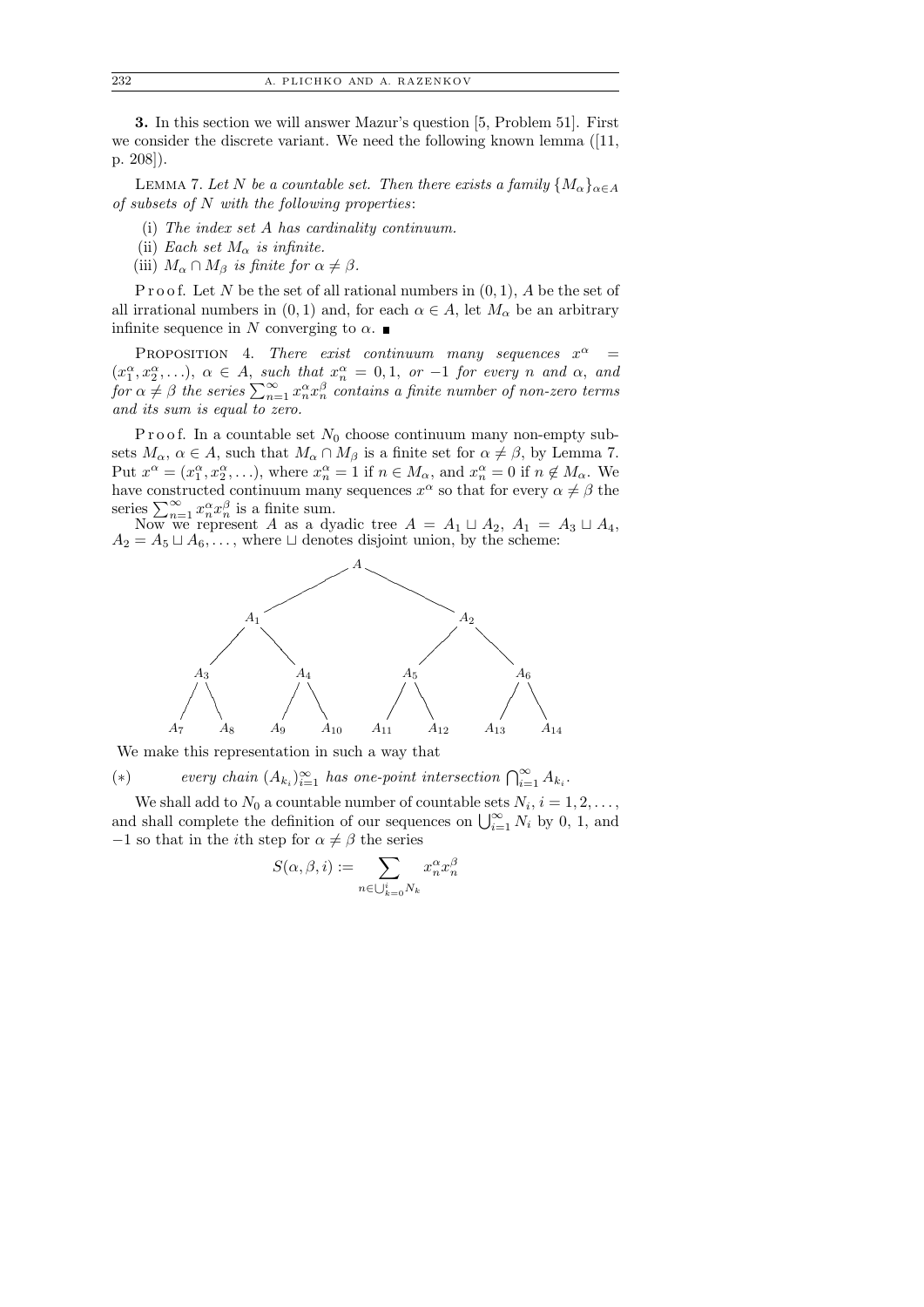will contain a finite number of non-zero terms; if  $S(\alpha, \beta, i) = 0$  then  $S(\alpha, \beta, j) = 0$  for  $j > i$ ; and for every  $\alpha \neq \beta$  there exists i such that  $S(\alpha, \beta, i) = 0.$ 

*First step.* Let  $N_1$  be a copy of  $N_0$  and  $\varphi_1 : N_0 \to N_1$  be an identifying map. Put

$$
x^{\alpha}_{\varphi_1(n)} = \begin{cases} x^{\alpha}_n & \text{if } \alpha \in A_1, \\ -x^{\alpha}_n & \text{if } \alpha \in A_2, \end{cases} \quad n \in N_0.
$$

Then for every  $\alpha$ ,  $\beta$  the series  $S(\alpha, \beta, 1)$  has a finite number of non-zero terms and its sum is zero for  $\alpha \in A_1$ ,  $\beta \in A_2$ .

Second step. Let  $N_2$  be a copy of  $N_0 \cup N_1$  and  $\varphi_2 : N_0 \cup N_1 \to N_2$  be an identifying map. Put

$$
x^{\alpha}_{\varphi_2(n)} = \begin{cases} x^{\alpha}_n & \text{if } \alpha \in A_3, \\ -x^{\alpha}_n & \text{if } \alpha \in A_4, \\ 0 & \text{if } \alpha \notin A_1, \end{cases} \quad n \in N_0 \cup N_1.
$$

Then for every  $\alpha$ ,  $\beta$  the series  $S(\alpha, \beta, 2)$  has a finite number of non-zero terms, its sum is zero for  $\alpha \in A_3$ ,  $\beta \in A_4$ , and also for  $\alpha \in A_1$ ,  $\beta \in A_2$ , since it is then equal to  $S(\alpha, \beta, 1)$ .

Third step. Let N<sub>3</sub> be a copy of  $N_0\cup N_1\cup N_2$  and  $\varphi_3:N_0\cup N_1\cup N_2\to N_3$ be an identifying map. Put

$$
x^{\alpha}_{\varphi_3(n)} = \begin{cases} x^{\alpha}_n & \text{if } \alpha \in A_5, \\ -x^{\alpha}_n & \text{if } \alpha \in A_6, \\ 0 & \text{if } \alpha \notin A_2, \end{cases} \quad n \in N_0 \cup N_1 \cup N_2.
$$

Then for every  $\alpha$ ,  $\beta$  the series  $S(\alpha, \beta, 3)$  has a finite number of non-zero terms, its sum is zero for  $\alpha \in A_5$ ,  $\beta \in A_6$ , for  $\alpha \in A_1$ ,  $\beta \in A_2$  (being equal to  $S(\alpha, \beta, 1)$  and for  $\alpha \in A_3$ ,  $\beta \in A_4$  (being equal to  $S(\alpha, \beta, 2)$ ).

We have constructed our sequences so that in the *i*th step for  $\alpha \neq \beta$  the series  $S(\alpha, \beta, i)$  has a finite number of non-zero terms and if  $S(\alpha, \beta, i) = 0$ then  $S(\alpha, \beta, j) = S(\alpha, \beta, i) = 0$  for  $j > i$ . Condition (\*) ensures that for any distinct  $\alpha$ ,  $\beta$  there exists i such that  $S(\alpha, \beta, i) = 0$ .

An uncountable orthogonal system on an interval can be obtained as a result of the following transformation. We decompose  $(0, 1)$  into a countable union of disjoint sets  $(\Delta_n)_{n=1}^{\infty}$  of positive measure, and for every sequence  $x = (x_n)$  we define a function  $f_x(t) = x_n / \sqrt{\mu(\Delta_n)}$  for  $t \in \Delta_n$ . It is easy to see that if  $x^{\alpha}, \alpha \in A$ , are the sequences from Proposition 4, then the set of functions  $f_{x^{\alpha}}$ ,  $\alpha \in A$ , has the property desired in [5, Problem 51].

Acknowledgements. The authors are grateful to Prof. V. Gaposhkin and Prof. A. Pełczyński for useful advice.